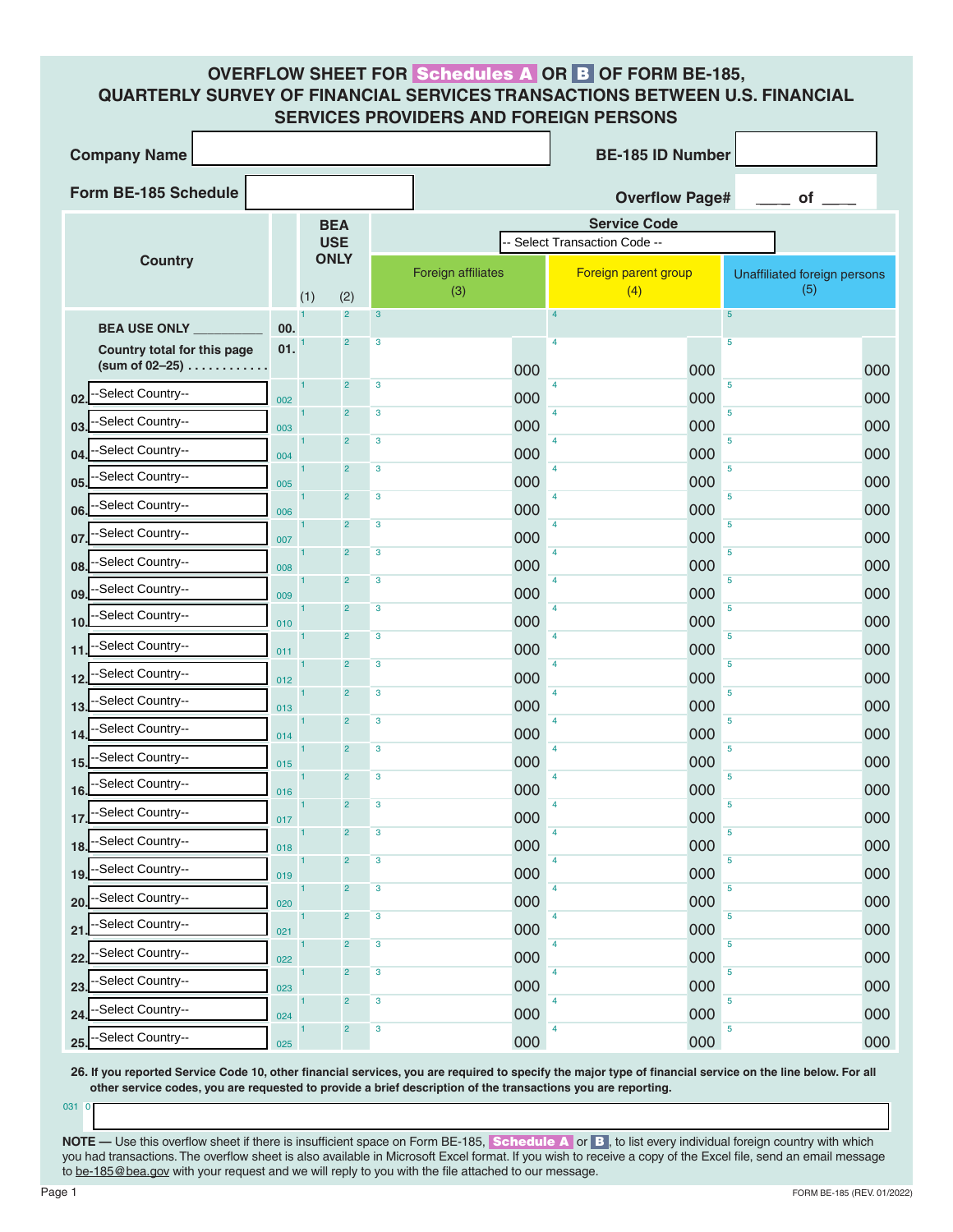## **OVERFLOW SHEET FOR** Schedules A **OR** B **OF FORM BE-185, QUARTERLY SURVEY OF FINANCIAL SERVICES TRANSACTIONS BETWEEN U.S. FINANCIAL SERVICES PROVIDERS AND FOREIGN PERSONS**

| <b>Company Name</b>                              |     |                           | <b>BE-185 ID Number</b> |                         |                           |     |                                                   |                                     |  |  |
|--------------------------------------------------|-----|---------------------------|-------------------------|-------------------------|---------------------------|-----|---------------------------------------------------|-------------------------------------|--|--|
| Form BE-185 Schedule                             |     |                           |                         |                         |                           |     | <b>Overflow Page#</b>                             | $\equiv$ of                         |  |  |
|                                                  |     | <b>BEA</b><br><b>USE</b>  |                         |                         |                           |     | <b>Service Code</b><br>Select Transaction Code -- |                                     |  |  |
| <b>Country</b>                                   |     | <b>ONLY</b><br>(2)<br>(1) |                         |                         | Foreign affiliates<br>(3) |     | Foreign parent group<br>(4)                       | Unaffiliated foreign persons<br>(5) |  |  |
| <b>BEA USE ONLY</b>                              | 00. |                           | $\overline{2}$          | $\mathbf{3}$            |                           |     | $\overline{5}$<br>$\overline{4}$                  |                                     |  |  |
| Country total for this page<br>(sum of $02-25$ ) | 01. |                           | $\overline{c}$          | $\overline{3}$          |                           | 000 | $\overline{5}$<br>4<br>000                        | 000                                 |  |  |
| -Select Country--<br>02.                         | 002 | $\overline{1}$            | $\overline{2}$          | $\mathbf{3}$            |                           | 000 | $\overline{5}$<br>4<br>000                        | 000                                 |  |  |
| -Select Country--<br>03.                         | 003 | $\overline{1}$            | $\overline{2}$          | $\overline{3}$          |                           | 000 | $\overline{5}$<br>4<br>000                        | 000                                 |  |  |
| Select Country--<br>04.                          | 004 | $\overline{1}$            | $\overline{2}$          | $\overline{\mathbf{3}}$ |                           | 000 | $\overline{5}$<br>4<br>000                        | 000                                 |  |  |
| -Select Country--<br>05.                         | 005 | $\vert$ 1                 | $\overline{2}$          | $\overline{3}$          |                           | 000 | $\overline{5}$<br>4<br>000                        | 000                                 |  |  |
| -Select Country--<br>06.                         | 006 | $\mathbf{1}$              | $\overline{2}$          | $\overline{\mathbf{3}}$ |                           | 000 | $\overline{5}$<br>4<br>000                        | 000                                 |  |  |
| -Select Country--<br>07.                         | 007 | $\overline{1}$            | $\overline{2}$          | $\overline{3}$          |                           | 000 | $\overline{5}$<br>4<br>000                        | 000                                 |  |  |
| Select Country--<br>08.                          | 008 | $\mathbf{1}$              | $\overline{2}$          | $\overline{\mathbf{3}}$ |                           | 000 | $\overline{5}$<br>4<br>000                        | 000                                 |  |  |
| -Select Country--<br>09.                         | 009 | $\overline{1}$            | $\overline{2}$          | $\overline{3}$          |                           | 000 | $\overline{5}$<br>4<br>000                        | 000                                 |  |  |
| Select Country--<br>10.                          | 010 | $\mathbf{1}$              | $\overline{2}$          | $\overline{\mathbf{3}}$ |                           | 000 | $\overline{5}$<br>4<br>000                        | 000                                 |  |  |
| Select Country--<br>11                           | 011 | $\overline{1}$            | $\overline{2}$          | $\overline{3}$          |                           | 000 | $\overline{5}$<br>4<br>000                        | 000                                 |  |  |
| Select Country--<br>12.                          | 012 | $\overline{1}$            | $\overline{2}$          | $\overline{\mathbf{3}}$ |                           | 000 | $\overline{5}$<br>4<br>000                        | 000                                 |  |  |
| Select Country--<br>13.                          | 013 | $\overline{1}$            | $\overline{2}$          | $\overline{3}$          |                           | 000 | $\overline{5}$<br>4<br>000                        | 000                                 |  |  |
| Select Country--<br>14.                          | 014 | $\overline{1}$            | $\overline{2}$          | $\overline{\mathbf{3}}$ |                           | 000 | $\overline{5}$<br>4<br>000                        | 000                                 |  |  |
| -Select Country--<br>15.                         | 015 | $\overline{1}$            | $\overline{2}$          | $\overline{3}$          |                           | 000 | $\overline{5}$<br>4<br>000                        | 000                                 |  |  |
| Select Country--<br>16.                          | 016 | $\mathbf{1}$              | $\overline{2}$          | $\overline{\mathbf{3}}$ |                           | 000 | $\overline{5}$<br>4<br>000                        | 000                                 |  |  |
| --Select Country--<br>17.                        | 017 | $\mathbf{1}$              | $\overline{2}$          | $\overline{3}$          |                           | 000 | $\overline{5}$<br>4<br>000                        | 000                                 |  |  |
| -Select Country--<br>18.                         | 018 | $\vert$ 1                 | $\overline{c}$          | $\overline{\mathbf{3}}$ |                           | 000 | $\overline{5}$<br>4<br>000                        | 000                                 |  |  |
| -Select Country--<br>19.                         | 019 | $\vert$ 1                 | $\overline{c}$          | $\overline{\mathbf{3}}$ |                           | 000 | $\overline{5}$<br>4<br>000                        | 000                                 |  |  |
| Select Country--<br>20.                          | 020 | $\mathbf{1}$              | $\overline{2}$          | $\overline{\mathbf{3}}$ |                           | 000 | $\overline{5}$<br>4<br>000                        | 000                                 |  |  |
| -Select Country--<br>21.                         | 021 | $\vert$ 1                 | $\overline{2}$          | $\overline{\mathbf{3}}$ |                           | 000 | $\overline{5}$<br>4<br>000                        | 000                                 |  |  |
| Select Country--<br>22.                          | 022 | $\vert$ 1                 | $\overline{2}$          | $\overline{\mathbf{3}}$ |                           | 000 | $\overline{5}$<br>4<br>000                        | 000                                 |  |  |
| Select Country--<br>23.                          | 023 | $\vert$ 1                 | $\overline{c}$          | $\overline{\mathbf{3}}$ |                           | 000 | $\overline{5}$<br>4<br>000                        | 000                                 |  |  |
| Select Country--<br>24.                          | 024 | $\mathbf{1}$              | $\overline{2}$          | $\overline{\mathbf{3}}$ |                           | 000 | $\overline{5}$<br>4<br>000                        | 000                                 |  |  |
| -Select Country--<br>25.                         | 025 | $\vert$ 1                 | $\overline{c}$          | $\overline{\mathbf{3}}$ |                           | 000 | 5<br>4<br>000                                     | 000                                 |  |  |

**26.** I**f you reported Service Code 10, other financial services, you are required specify the major type of financial service on the line below. For all other service codes, you are requested to provide a brief description of the transactions you are reporting.** 

0

**NOTE** — Use this overflow sheet if there is insufficient space on Form BE-185, **Schedule A** or B, to list every individual foreign country with which you had transactions. The overflow sheet is also available in Microsoft Excel format. If you wish to receive a copy of the Excel file, send an email message to be-185@bea.gov with your request and we will reply to you with the file attached to our message.